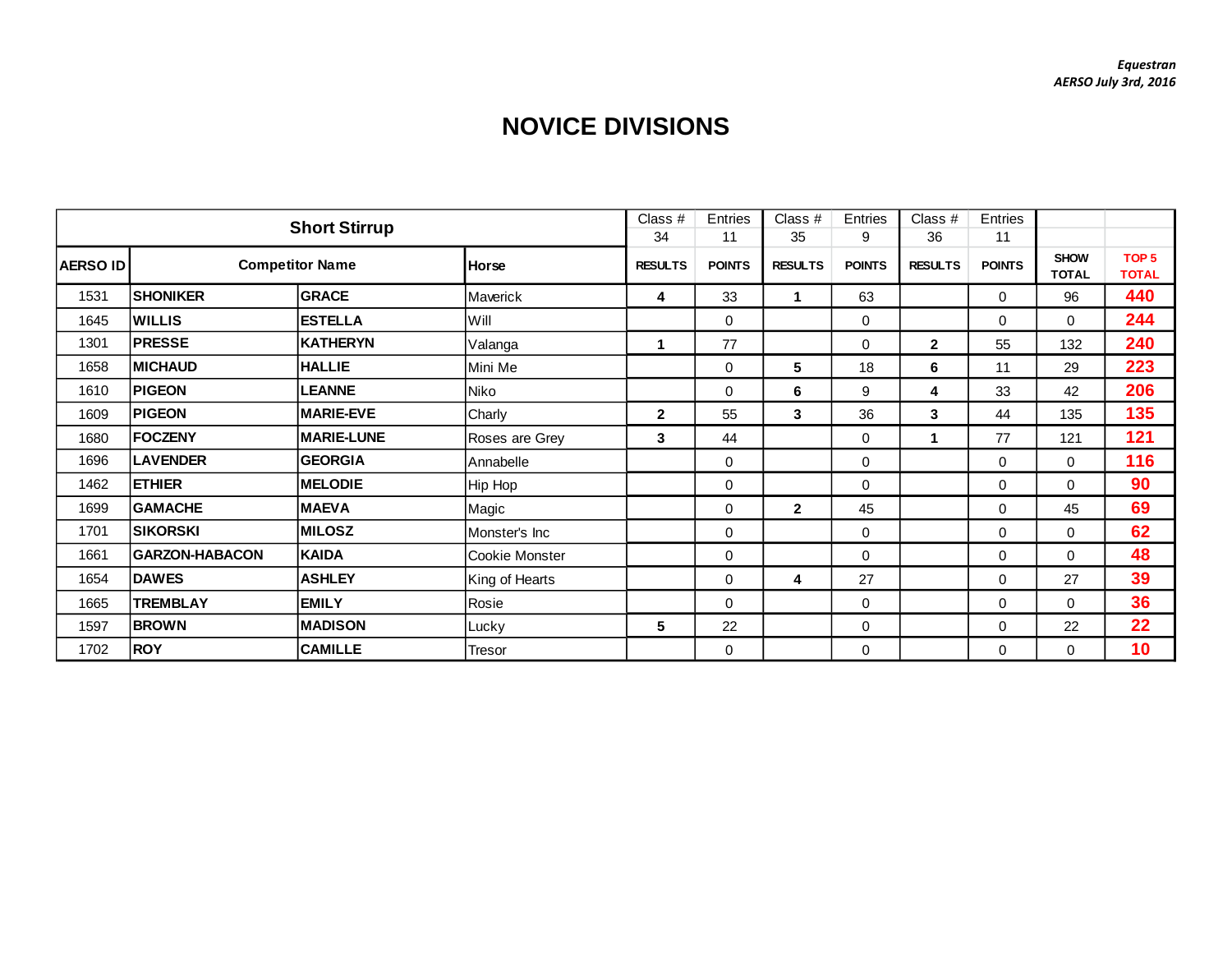|                 |                        | Novice Jr/Am 2'3"  |                      | Class $#$          | <b>Entries</b>       | Class $#$          | Entries              | Class $#$          | Entries                     |                                  |     |
|-----------------|------------------------|--------------------|----------------------|--------------------|----------------------|--------------------|----------------------|--------------------|-----------------------------|----------------------------------|-----|
| <b>AERSO ID</b> | <b>Competitor Name</b> | <b>Horse</b>       | 37<br><b>RESULTS</b> | 8<br><b>POINTS</b> | 38<br><b>RESULTS</b> | 8<br><b>POINTS</b> | 39<br><b>RESULTS</b> | 8<br><b>POINTS</b> | <b>SHOW</b><br><b>TOTAL</b> | TOP <sub>5</sub><br><b>TOTAL</b> |     |
| 1671            | <b>GALLANT</b>         | <b>GABRIELLE</b>   | Petrus               | 3                  | 32                   | $\mathbf{2}$       | 40                   |                    | $\mathbf 0$                 | 72                               | 351 |
| 1663            | <b>LEHOUILLER</b>      | <b>SOPHIE</b>      | Alabama              | $\overline{2}$     | 40                   | 6                  | 8                    | 5                  | 16                          | 64                               | 234 |
| 1682            | <b>IMORTON</b>         | <b>ABIGAIL</b>     | DareDevil            |                    | 0                    |                    | 0                    |                    | $\mathbf 0$                 | $\Omega$                         | 211 |
| 1583            | <b>GONZALES</b>        | <b>EMMA</b>        | Charly               |                    | 0                    |                    | 0                    |                    | $\mathbf 0$                 | $\Omega$                         | 204 |
| 1672            | <b>ROMANETS</b>        | <b>ALISSA</b>      | Arthur               | 1                  | 56                   | 1                  | 56                   | 1                  | 56                          | 168                              | 168 |
| 1673            | <b>KLAUSSE</b>         | <b>CAROLYN</b>     | Betsye               |                    | 0                    | $\mathbf{3}$       | 32                   | 4                  | 24                          | 56                               | 144 |
| 1678            | <b>CROZIER</b>         | <b>VICTORIA</b>    | Bentley              | 4                  | 24                   | 5                  | 16                   | $\mathbf{2}$       | 40                          | 80                               | 140 |
| 1698            | <b>DEMERS</b>          | <b>CHLOE-JADE</b>  | <b>Beauty</b>        | 5                  | 16                   |                    | 0                    | 3                  | 32                          | 48                               | 118 |
| 1706            | <b>WOOD</b>            | <b>FAITH</b>       | Bear                 | 6                  | 8                    | 4                  | 24                   |                    | $\mathbf 0$                 | 32                               | 75  |
| 1640            | <b>BIRD</b>            | <b>TAYLOR</b>      | Magic                |                    | $\Omega$             |                    | 0                    |                    | $\Omega$                    | $\Omega$                         | 70  |
| 1686            | <b>VARDALAS</b>        | <b>ALEXA</b>       | California Girl      |                    | $\mathbf 0$          |                    | 0                    |                    | $\mathbf 0$                 | $\Omega$                         | 70  |
| 1664            | <b>DAOUST</b>          | <b>ANNE-SOPHIE</b> | Maverick             |                    | $\mathbf 0$          |                    | 0                    |                    | $\mathbf 0$                 | $\Omega$                         | 30  |
| 1608            | <b>BERGERON</b>        | <b>JEANNE</b>      | Tango Nuevo          |                    | $\mathbf 0$          |                    | 0                    |                    | $\mathbf 0$                 | 0                                | 20  |
| 1693            | <b>MCDONALD</b>        | KATELYN            | Midevial Prince      |                    | 0                    |                    | 0                    |                    | $\Omega$                    | $\Omega$                         | 11  |
| 1158            | KONOPKA                | <b>KATHERINE</b>   | Thumbs Up            |                    | 0                    |                    | 0                    | 6                  | 8                           | 8                                | 8   |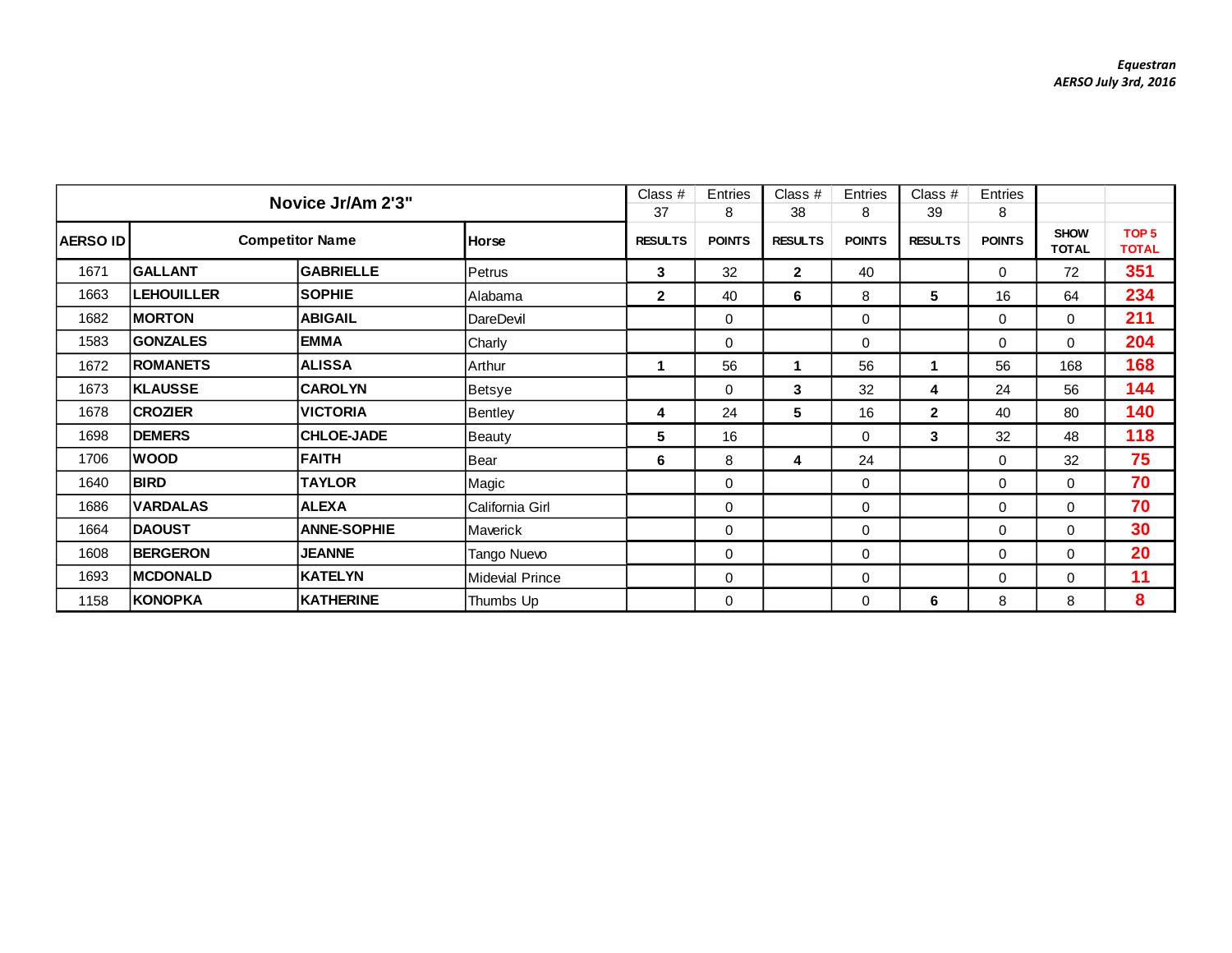|                 | Modified Jr/Am 2'6"    |                        |                      |                |               | Class $#$      | Entries       | Class $#$      | Entries        |                             |                                  |
|-----------------|------------------------|------------------------|----------------------|----------------|---------------|----------------|---------------|----------------|----------------|-----------------------------|----------------------------------|
|                 |                        |                        |                      | 18             | 6             | 19             | 6             | 20             |                |                             |                                  |
| <b>AERSO ID</b> |                        | <b>Competitor Name</b> | <b>Horse</b>         | <b>RESULTS</b> | <b>POINTS</b> | <b>RESULTS</b> | <b>POINTS</b> | <b>RESULTS</b> | <b>POINTS</b>  | <b>SHOW</b><br><b>TOTAL</b> | TOP <sub>5</sub><br><b>TOTAL</b> |
| 1411            | <b>MAILHOT</b>         | <b>TIFFANY</b>         | Captain Jack         |                | 42            |                | 42            | 1              | 49             | 133                         | 301                              |
| 1406            | <b>BRAUSWETTER-DAY</b> | <b>ALEXIA</b>          | Henry                |                | 0             |                | 0             |                | 0              | $\mathbf 0$                 | 239                              |
| 1554            | <b>CRITICOS</b>        | <b>ANASTACIA</b>       | Night                | 3              | 24            | 4              | 18            | 5              | 14             | 56                          | 142                              |
| 1593            | <b>FAILLE</b>          | <b>ABBY</b>            | <b>Pixie Perfect</b> |                | 0             |                | 0             |                | 0              | $\mathbf{0}$                | 126                              |
| 1605            | <b>SLESSOR</b>         | <b>KIMBERLEY</b>       | Theodore             | 6              | 6             | 3              | 24            | 3              | 28             | 58                          | 114                              |
| 1697            | <b>IMCCAIG</b>         | <b>AINSLEY</b>         | Professor Jones      |                | 0             |                | 0             |                | 0              | $\mathbf 0$                 | 104                              |
| 1149            | <b>PETKOVIC</b>        | <b>IVONA</b>           | California Girl      |                | 0             |                | 0             |                | 0              | $\mathbf 0$                 | 99                               |
| 1241            | <b>BATTETT</b>         | <b>EMILIE</b>          | Tenacity             | $\mathbf{2}$   | 30            | $\mathbf{2}$   | 30            | $\mathbf{2}$   | 35             | 95                          | 95                               |
| 1415            | <b>TESSIER</b>         | <b>JADE</b>            | Flirt                |                | $\Omega$      |                | 0             |                | 0              | $\mathbf 0$                 | 81                               |
| 1589            | <b>CHOCHOL</b>         | <b>CAROLINE</b>        | Wystan               | 4              | 18            | 5              | 12            | 4              | 21             | 51                          | 75                               |
| 1434            | <b>WARE</b>            | <b>JULIET</b>          | Grace                |                | $\mathbf 0$   |                | 0             |                | 0              | $\mathbf 0$                 | 72                               |
| 1219            | <b>BERGERON</b>        | <b>VALERIE</b>         | Joyce                | 5              | 12            | 6              | 6             |                | 0              | 18                          | 45                               |
| 1291            | <b>LORD-MARIANO</b>    | <b>STELLA</b>          | Pearl                |                | 0             |                | 0             |                | 0              | 0                           | 32                               |
| 1713            | <b>RUSSEL</b>          | <b>FAITH</b>           | Roses are Grey       |                | $\mathbf 0$   |                | 0             | 6              | $\overline{7}$ | $\overline{7}$              | $\overline{7}$                   |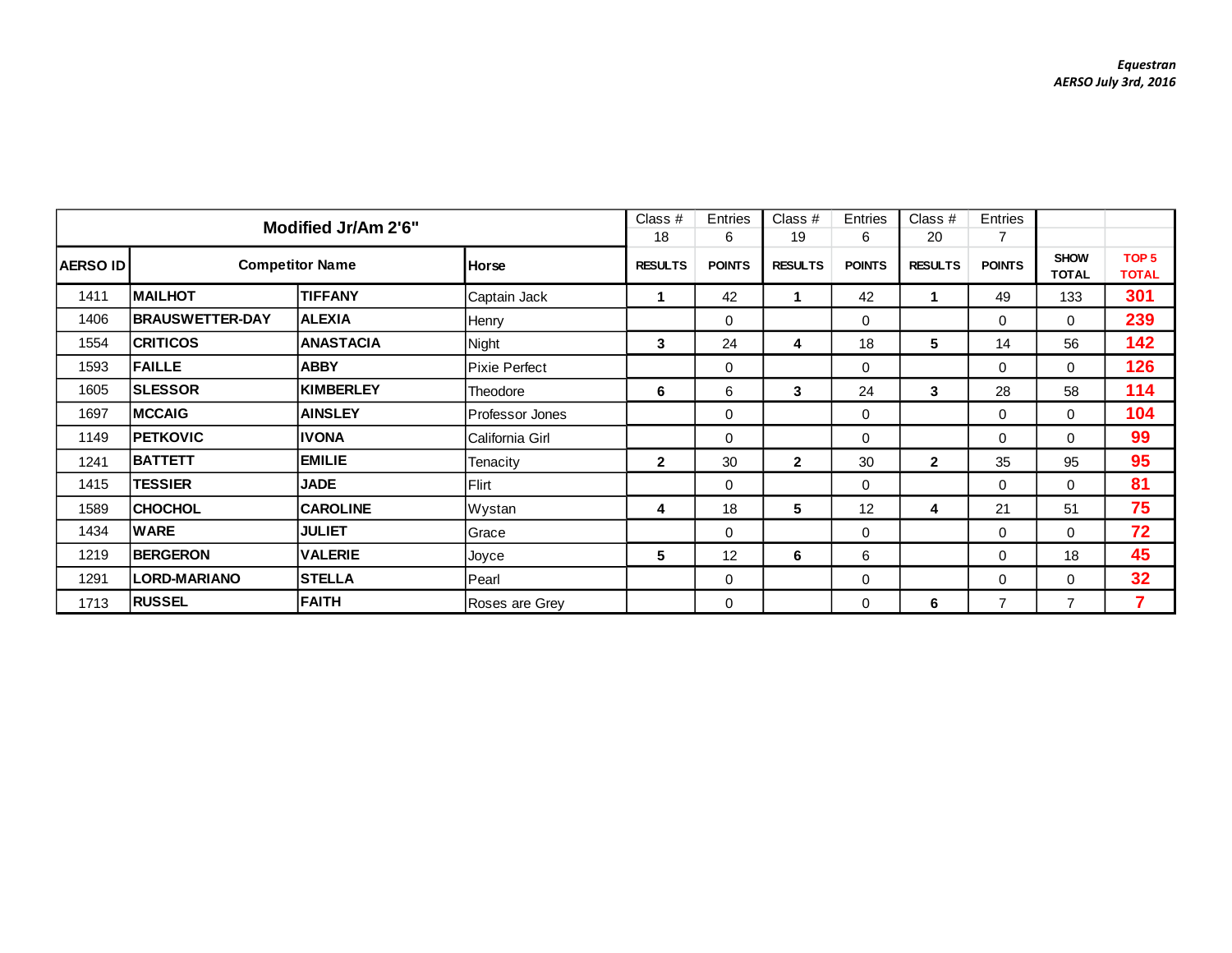## **JUMPER DIVISIONS**

|                  |                  | <b>Pony Jumper</b>     |                        | Class #        | <b>Entries</b> | Class $#$      | Entries       |                             |                                  |
|------------------|------------------|------------------------|------------------------|----------------|----------------|----------------|---------------|-----------------------------|----------------------------------|
|                  |                  |                        | 41                     |                | 42             |                |               |                             |                                  |
| <b>AERSO IDI</b> |                  | <b>Competitor Name</b> | <b>Horse</b>           | <b>RESULTS</b> | <b>POINTS</b>  | <b>RESULTS</b> | <b>POINTS</b> | <b>SHOW</b><br><b>TOTAL</b> | TOP <sub>5</sub><br><b>TOTAL</b> |
| 1631             | <b>LATREILLE</b> | <b>ANABELLE</b>        | Need for Speed         | 3              | 28             | 5              | 14            | 42                          | 224                              |
| 1620             | <b>KHARLANOV</b> | <b>ELLEN</b>           | Integrity Kallam       |                | 49             |                | 49            | 98                          | 214                              |
| 1611             | <b>ARGENTIN</b>  | <b>ALEXA</b>           | Al Capone              | 5              | 14             | $\mathbf{2}$   | 35            | 49                          | 103                              |
| 1604             | <b>ISHEDRICK</b> | <b>SYLVANNA</b>        | Super Man Sonny        | $\mathbf{2}$   | 35             |                | 0             | 35                          | 87                               |
| 1697             | <b>MCQUAIG</b>   | <b>AINSLEY</b>         | <b>Professor Jones</b> |                | 0              |                | 0             | $\Omega$                    | 84                               |
| 1306             | <b>NICKSON</b>   | <b>ASHLEY</b>          | Coco                   |                | 0              |                | 0             | 0                           | 51                               |
| 1604             | <b>SHEDRICK</b>  | <b>SYLVANNA</b>        | Ambercrombie           |                | $\Omega$       |                | 0             | $\Omega$                    | 49                               |
| 1639             | <b>KIRTON</b>    | <b>EMMA</b>            | Irish Park's Burberry  | 4              | 21             | 6              | 7             | 28                          | 49                               |
| 1695             | <b>AUCLAIR</b>   | <b>THAYLANNE</b>       | Ebony                  |                | 0              | 3              | 28            | 28                          | 28                               |
| 1616             | <b>TETRAULT</b>  | <b>JENNA</b>           | Cleopatra              | 6              | 7              | 4              | 21            | 28                          | 28                               |

|                 | <b>Modified Jumper Eq. 85m</b> |                  |                   |                |               | Class #        | Entries       |                      |                                  |
|-----------------|--------------------------------|------------------|-------------------|----------------|---------------|----------------|---------------|----------------------|----------------------------------|
|                 |                                |                  |                   | 44             | 4             | 45             | 4             |                      |                                  |
| <b>AERSO ID</b> | <b>Competitor Name</b>         |                  | <b>Horse</b>      | <b>RESULTS</b> | <b>POINTS</b> | <b>RESULTS</b> | <b>POINTS</b> | <b>SHOW</b><br>TOTAL | TOP <sub>5</sub><br><b>TOTAL</b> |
| 1251            | <b>RACETTE</b>                 | <b>ALEXANDRA</b> | Simply Remarkable |                | 28            | 3              | 16            | 44                   | 134                              |
| 1480            | <b>SEGUIN</b>                  | <b>SIMON</b>     | <b>Rich Girl</b>  | $\mathbf{2}$   | 20            |                | 28            | 48                   | 48                               |
| 1501            | <b>BRUNET</b>                  | KELSEY           | Bear's Message    | 3              | 16            | $\mathbf{2}$   | 20            | 36                   | 36                               |
| 1611            | <b>ARGENTIN</b>                | <b>ALEXA</b>     | Al Capone         |                | 0             |                | 0             | 0                    | 32                               |
| 1434            | <b>WARE</b>                    | <b>JULIET</b>    | Grace             |                | 0             | 4              | 12            | 12                   | 30                               |
| 1285            | <b>QUESNEL</b>                 | <b>SEAN</b>      | Gallagher         |                | 0             |                | $\mathbf 0$   | 0                    | 30                               |
| 1492            | <b>BANFILL</b>                 | <b>EBY</b>       | Alice             |                | $\Omega$      |                | $\mathbf 0$   | 0                    | 28                               |
| 1230            | <b>LAMOUREUX</b>               | <b>CHLOE</b>     | Onyx              |                | $\Omega$      |                | $\mathbf 0$   | $\Omega$             | 24                               |
| 1241            | WILLATE-BATTET                 | Emilie           | Tenacity          |                | 0             |                | $\mathbf 0$   | $\Omega$             | 6                                |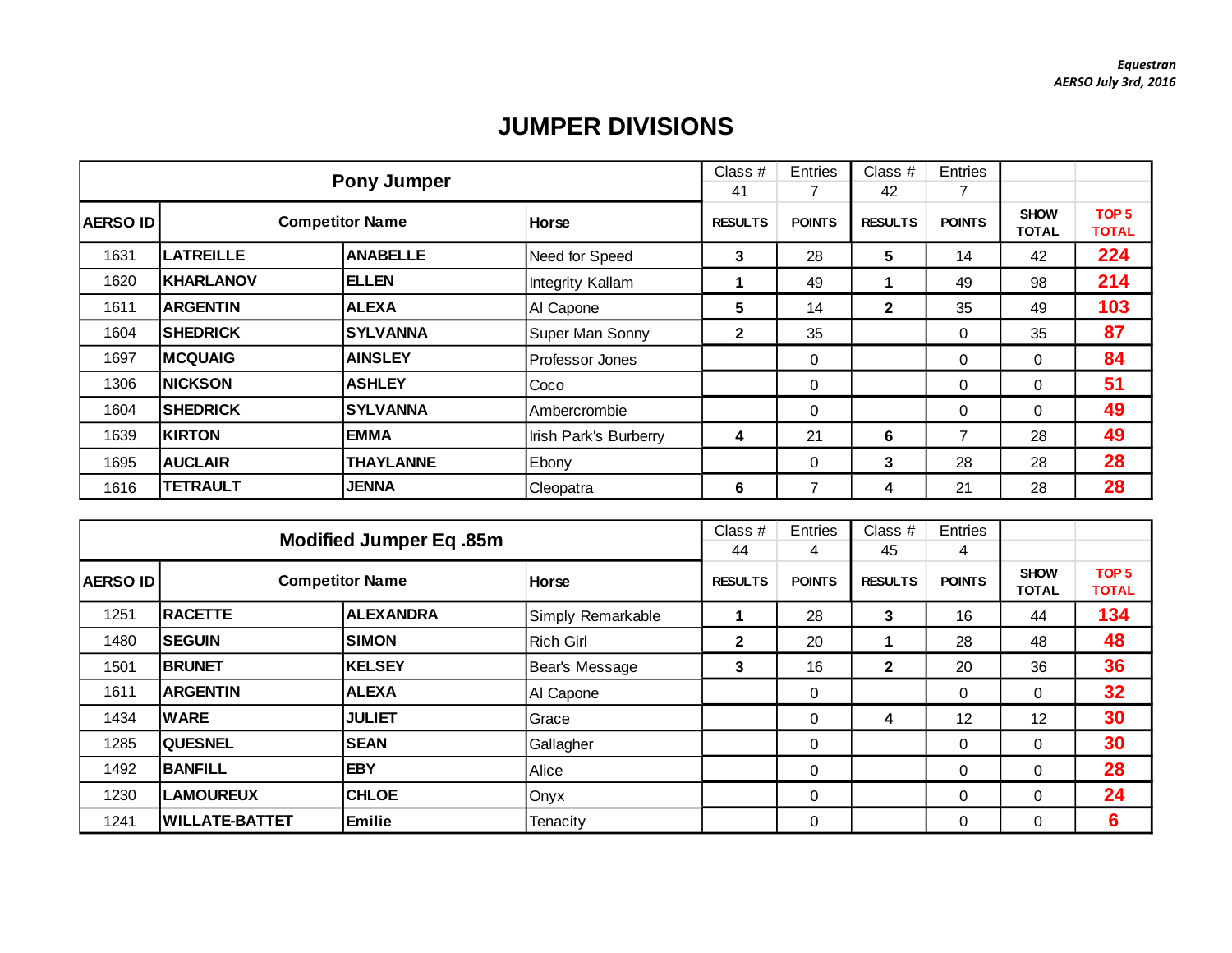|                 |                       | Jumper Eq.90m          |                           | Class #<br>46  | <b>Entries</b><br>9 |                             |                                  |
|-----------------|-----------------------|------------------------|---------------------------|----------------|---------------------|-----------------------------|----------------------------------|
| <b>AERSO ID</b> |                       | <b>Competitor Name</b> | Horse                     | <b>RESULTS</b> | <b>POINTS</b>       | <b>SHOW</b><br><b>TOTAL</b> | TOP <sub>5</sub><br><b>TOTAL</b> |
| 1324            | <b>LANGLOIS</b>       | <b>PASCALE</b>         | <b>Golden Opportunity</b> | 1              | 63                  | 63                          | 209                              |
| 1218            | <b>IFRANCE</b>        | <b>ARIANE</b>          | Calendar Girl             |                | 0                   | 0                           | 104                              |
| 1394            | <b>GRAY</b>           | <b>ALEXANDRE</b>       | No Mercy                  | $\mathbf{2}$   | 45                  | 45                          | 103                              |
| 1384            | <b>PATEL</b>          | <b>SHYANNE</b>         | Double Take               |                | 0                   | 0                           | 90                               |
| 963             | <b>DIGNARD</b>        | <b>IFREDERIQUE</b>     | <b>Big Bernstein</b>      |                | 0                   | $\Omega$                    | 72                               |
| 1485            | <b>LEGER</b>          | <b>MARIE-EVE</b>       | Lady Capulet              |                | $\Omega$            | $\Omega$                    | 70                               |
| 1044            | <b>BELANGER</b>       | IMAXIM                 | Viloma                    |                | $\Omega$            | $\Omega$                    | 36                               |
| 943             | <b>DAOUST-CREVIER</b> | <b>EMILIE</b>          | French Riviera            | 3              | 36                  | 36                          | 36                               |
| 1489            | <b>ST-ONGES</b>       | <b>MELISSA</b>         | Galile                    |                | 0                   | 0                           | 30                               |
| 1524            | <b>HANEY</b>          | <b>JULIA</b>           | Gwen                      | 4              | 27                  | 27                          | 27                               |
| 1684            | <b>BARSOUM</b>        | <b>MIKHAEL</b>         | <b>Oliver Altier</b>      | 6              | 9                   | 9                           | 19                               |
| 1023            | <b>IWHELAN</b>        | <b>JILLIAN</b>         | Chesterfield              | 5              | 18                  | 18                          | 18                               |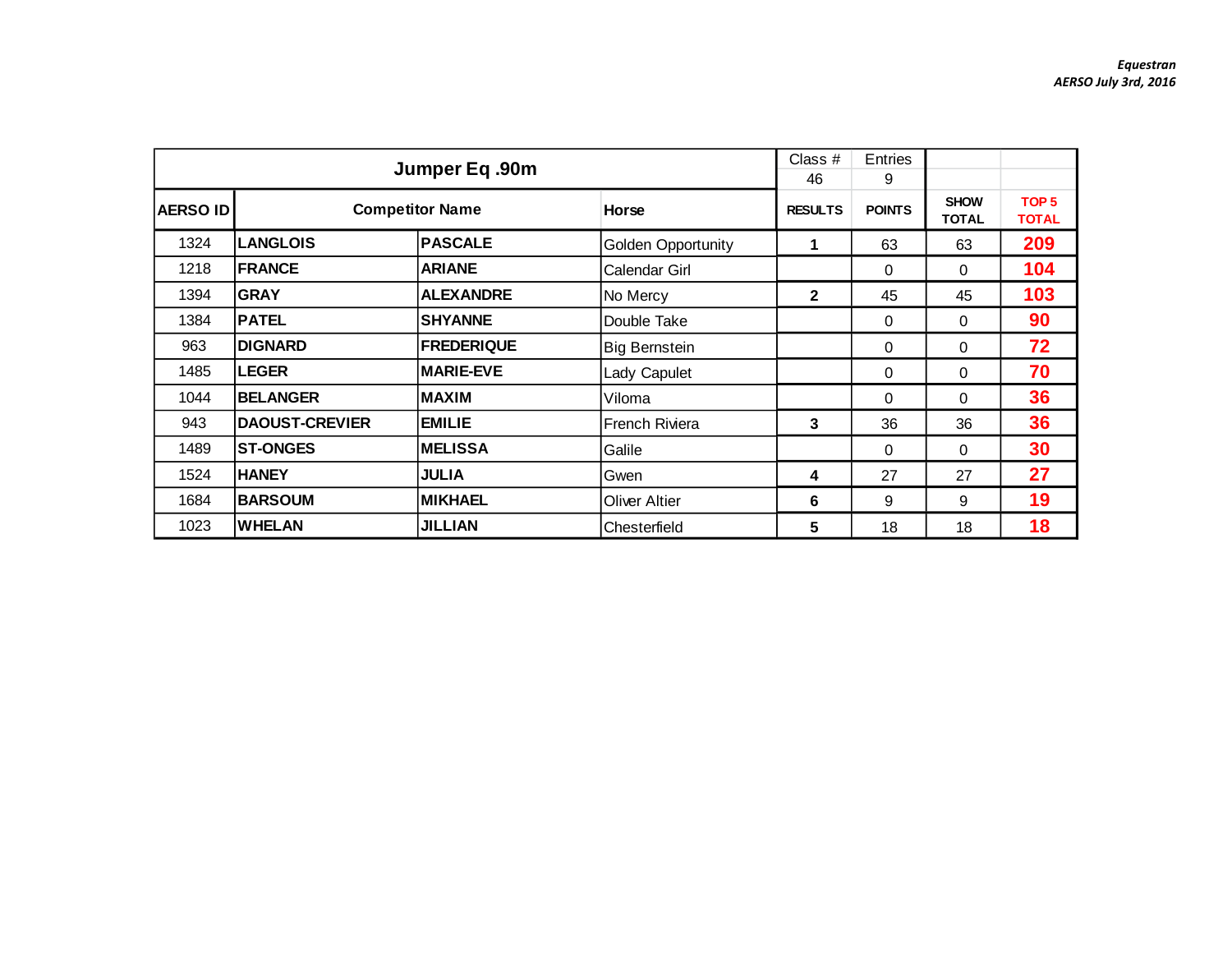|                 |                       | Jumper .90m            |                      | Class #<br>47  | <b>Entries</b><br>14 | Class #<br>48  | Entries<br>10 |                             |                                  |
|-----------------|-----------------------|------------------------|----------------------|----------------|----------------------|----------------|---------------|-----------------------------|----------------------------------|
| <b>AERSO ID</b> |                       | <b>Competitor Name</b> |                      | <b>RESULTS</b> | <b>POINTS</b>        | <b>RESULTS</b> | <b>POINTS</b> | <b>SHOW</b><br><b>TOTAL</b> | TOP <sub>5</sub><br><b>TOTAL</b> |
| 1485            | <b>LEGER</b>          | <b>MARIE-EVE</b>       | <b>Lady Capulet</b>  | 1              | 98                   | 3              | 40            | 138                         | 246                              |
| 1684            | <b>BARSOUM</b>        | <b>MIKHAEL</b>         | <b>Oliver Altier</b> | 4              | 42                   | 1              | 70            | 112                         | 215                              |
| 1271            | <b>LAFLAMME</b>       | NOÉMIE                 | Nolan                |                | 0                    |                | 0             | 0                           | 170                              |
| 1394            | <b>GRAY</b>           | <b>ALEXANDRE</b>       | No Mercy             | 5              | 28                   | 5              | 20            | 48                          | 158                              |
| 1023            | <b>WHELAN</b>         | <b>JILLIAN</b>         | Chesterfield         | $\mathbf{2}$   | 70                   |                | $\Omega$      | 70                          | 153                              |
| 1324            | <b>LANGLOIS</b>       | <b>PASCALE</b>         | Golden Opportunity   |                | 0                    | $\mathbf{2}$   | 50            | 50                          | 113                              |
| 1255            | <b>LEGRAND</b>        | <b>MANON</b>           | Lady                 |                | 0                    | 4              | 30            | 30                          | 89                               |
| 1425            | <b>JOHNSON</b>        | <b>CHLOE</b>           | Pink Lily            | 3              | 56                   |                | 0             | 56                          | 56                               |
| 1218            | FRANCE                | <b>ARIANE</b>          | Calendar Girl        |                | 0                    |                | 0             | 0                           | 52                               |
| 943             | <b>DAOUST CREVIER</b> | <b>EMILIE</b>          | French Riviera       |                | 0                    | 6              | 10            | 10                          | 46                               |
| 1044            | <b>BELANGER</b>       | <b>MAXIM</b>           | Viloma               |                | 0                    |                | 0             | $\mathbf{0}$                | 26                               |
| 985             | <b>FAJZEL</b>         | <b>HANNAH</b>          | Davidoff             |                | 0                    |                | 0             | 0                           | 18                               |
| 1524            | <b>HANEY</b>          | <b>JULIA</b>           | Gwen                 | 6              | 14                   |                | 0             | 14                          | 14                               |
| 1203            | <b>RAYMOND</b>        | <b>TANYA</b>           | <b>Fancy Face</b>    |                | 0                    |                | 0             | $\Omega$                    | 13                               |
| 1611            | <b>ARGENTIN</b>       | <b>ALEXA</b>           | Al Capone            |                | 0                    |                | 0             | $\Omega$                    | 9                                |
| 1621            | <b>ARNOLD</b>         | <b>KAYLA</b>           | Lunnson Poco Pine    |                | 0                    |                | 0             | 0                           | 8                                |